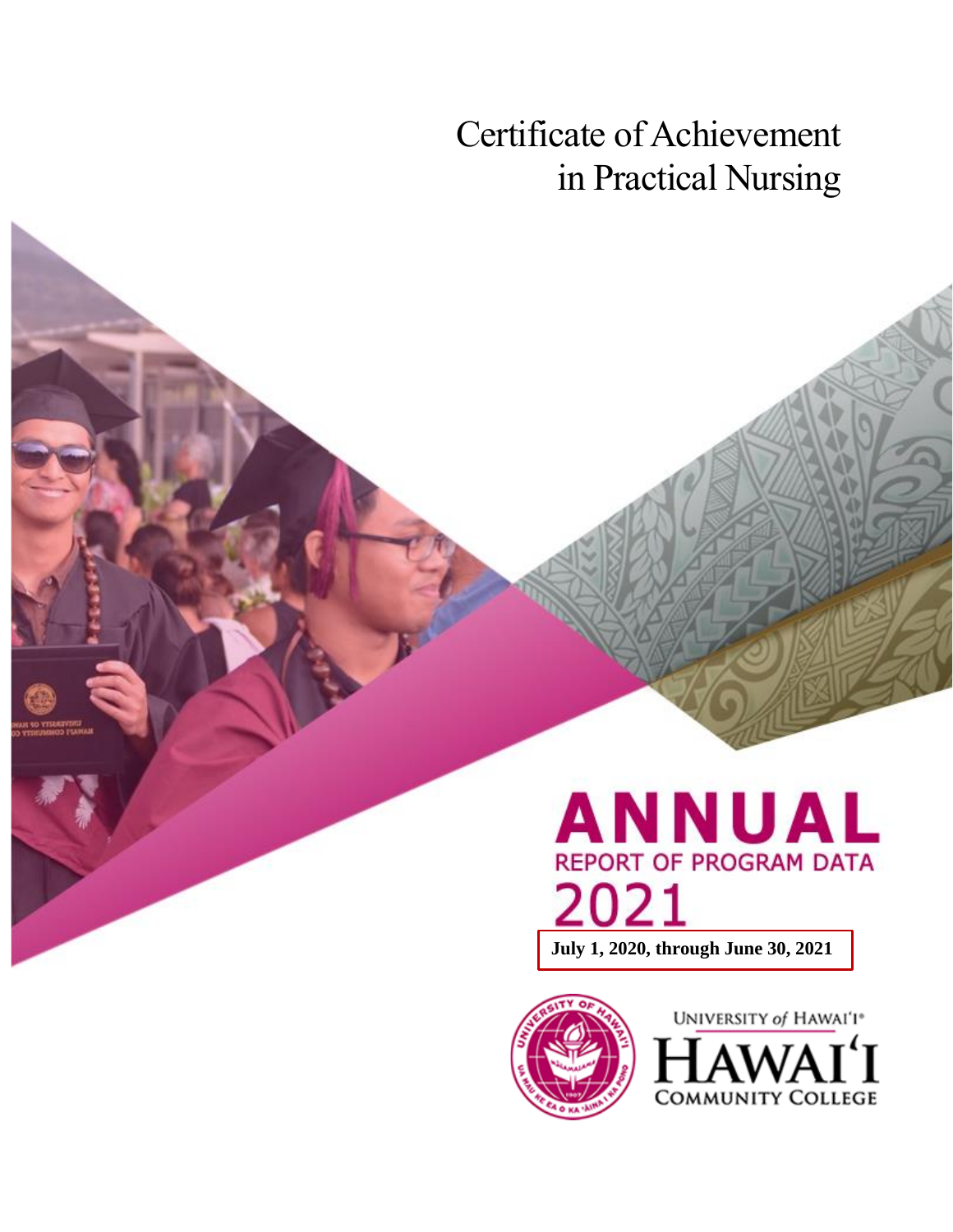# **1. Program or Unit Description**

*Program or Unit Mission or Purpose Statement*

## **Program Description**

The Certificate of Achievement in Practical Nursing program (CA-PRCN) prepares students for entry-level practice as a Licensed Practical Nurse (LPN) in a variety of healthcare settings. Upon completion of the program, graduates are eligible to take the National Council Licensure Exam for Practical Nursing (NCLEX-PN). LPNs provide care within their scope of practice under the supervision of a health care provider or Registered Nurse. The Certificate of Achievement in Practical Nursing program requires two semesters and a summer session of coursework in practical nursing (29 credits) and 17 credits of non-nursing prerequisite courses for a total of 46 credits.

#### **Program Mission and Vision**

#### **Table1**

*Hawai'i Community College and Hawai'i Community College Nursing and Allied Health Division Mission and Vision Alignment*

| Hawai'i Community College (Hawai'i CC)<br><b>Mission</b> | <b>Nursing &amp; Allied Health Mission</b>   |
|----------------------------------------------------------|----------------------------------------------|
| To promote lifelong learning, Hawai'i                    | To educate and prepare clinically competent  |
| Community College will emphasize the                     | nurses who provide compassionate patient-    |
| knowledge and experience necessary for                   | centered care and collaborate within the     |
| Kauhale members to pursue academic                       | healthcare team to serve the diverse         |
| achievement and workforce readiness.                     | healthcare needs of our Hawai'i Island       |
| Aligned with the mission of the UH                       | community. We strive to deliver quality      |
| Community Colleges, we are committed to                  | nursing education while creating an          |
| serving all segments of our Hawai'i Island               | empowered learning community that inspires   |
| community.                                               | lifelong professional growth.                |
| Hawai'i Community College (Hawai'i CC)                   | <b>Nursing &amp; Allied Health Vision</b>    |
| <b>Vision</b>                                            |                                              |
| Our Kauhale of lifelong learners will be                 | We are committed to engaging members of      |
| productive and engaged citizens capable of               | our Kauhale, who have the passion and        |
| meeting the complex challenges of our island             | fortitude to become nurses, to develop sound |
| and global communities                                   | clinical judgement and emerge as leaders     |
|                                                          | within the profession of nursing focused on  |
|                                                          | the health and well-being of our island      |
|                                                          | community and beyond.                        |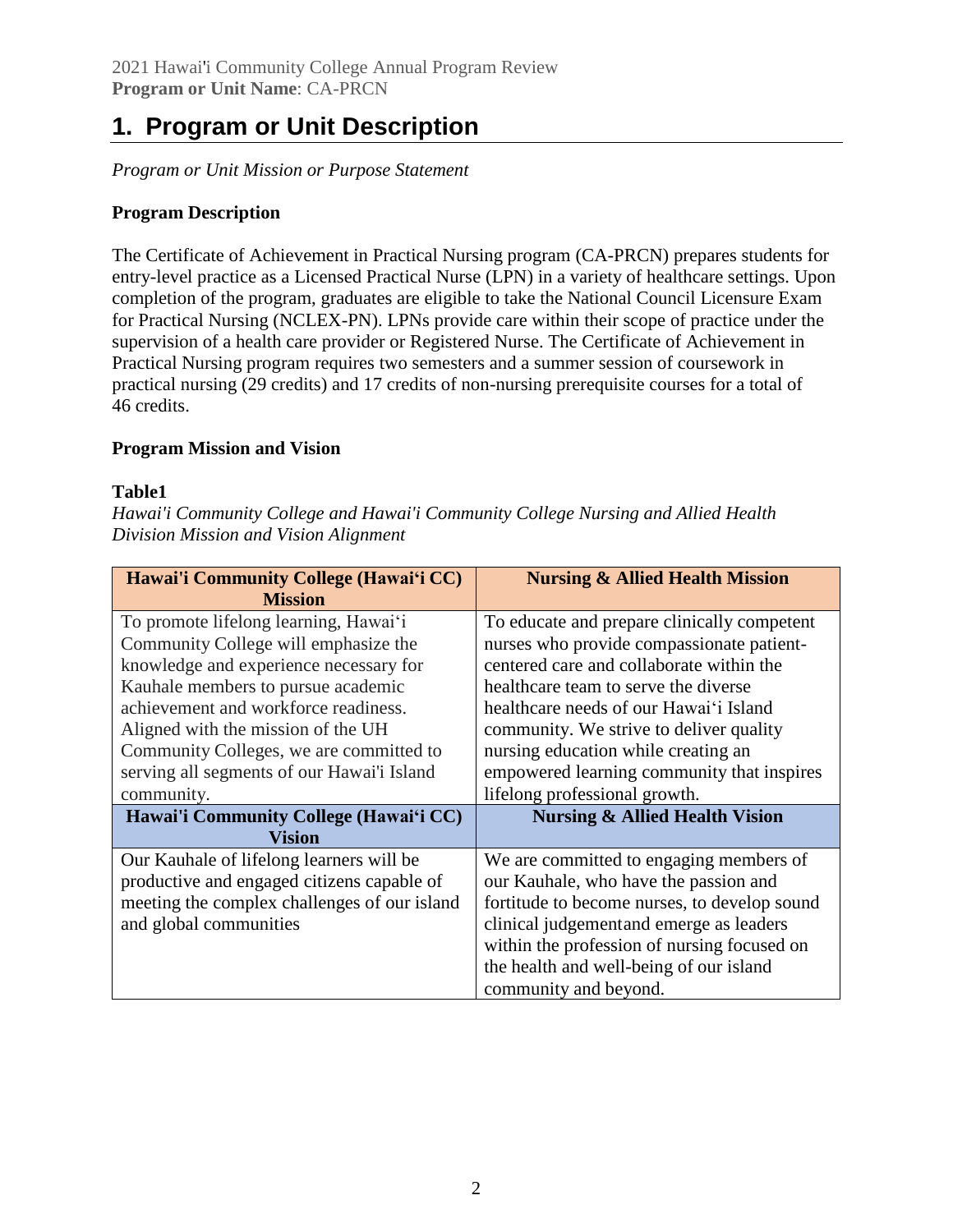## *What is the target student or service population?*

The target student population is anyone interested in working with a diverse population and their families in a variety of health care settings under the supervision of a physician or registered nurse. The CA-PRCN program is approved by the Hawaiʻi State Board of Nursing.

# **2. Analysis of the Program/Unit**

## **Table 2**

*Hawai'i State Board of Nursing (BON) and National Council of State Boards of Nursing (NCSBN) NCLEX-PN Reports and Program Completion*

| <b>PN</b> First-Time   | <b>BON Report Yr./Date:</b> | <b>BON Report Date:</b>   | <b>BON Report Dates:</b> |
|------------------------|-----------------------------|---------------------------|--------------------------|
| <b>NCLEX</b>           | 2019 Summer 2019            | 10/01/20 to 3/03/21       | 09/14/21 PRCN /LPN       |
| Pass Rates             |                             | <b>PRCN/LPN Graduates</b> | Graduates Summer 2021    |
|                        |                             | Summer 2020               |                          |
|                        |                             |                           |                          |
| # Of PN                | 9                           | 10                        | $\overline{2}$           |
| First-Time             |                             |                           |                          |
| <b>TestTakers</b>      |                             |                           |                          |
| Hawai'i CC             | 7/9                         | 9/10                      | 2/6                      |
| First-Time             |                             |                           |                          |
| Pass Rates             | 78%                         | 90%                       | 33%                      |
| <b>NCSBN</b>           |                             |                           |                          |
| <b>National Pass</b>   | 85.63%                      | 83.08%                    | 79.33%                   |
| Rate for               |                             |                           | (From last report June   |
| <b>NCLEX-PN</b>        |                             |                           | 2021)                    |
| <b>First-Time Test</b> |                             |                           |                          |
| <b>Takers</b>          |                             |                           |                          |
| Program                | 10 enrolled                 | 10 enrolled               | 7 enrolled               |
| Completion             | 10 graduated                | 10 graduated              | 6 graduated              |
|                        | 100%                        | 100%                      | 85.7%                    |

The above table consists of the Hawai'i State BON reports on Hawai'i CC CA-PRCN program success in LPN First-Time NCLEX pass rates, and NCSBN National Pass Rate for NCLEX-PN First-Time Test Takers reports, and CA-PRCN program completion from 2019 to 2021.

# **LPN First-Time NCLEX Pass Rates**

In 2019, the Hawai'i CC first-time NCLEX-PN was 78% and did not meet the NCSBN National Pass Rate of 85.63%. In 2020, the program was at 90% and exceeded the NCSBN National pass rate of 83.08%. The 2020 cohort was provided test-taking strategies sessions and attended the Assessment Technologies Institute (ATI) Comprehensive Live NCLEX examination, which could have contributed to the group's success in passing the NCLEX-PN licensure examinations. The 2021 CA-PRCN graduates are in progress of taking their NCLEX-PN licensure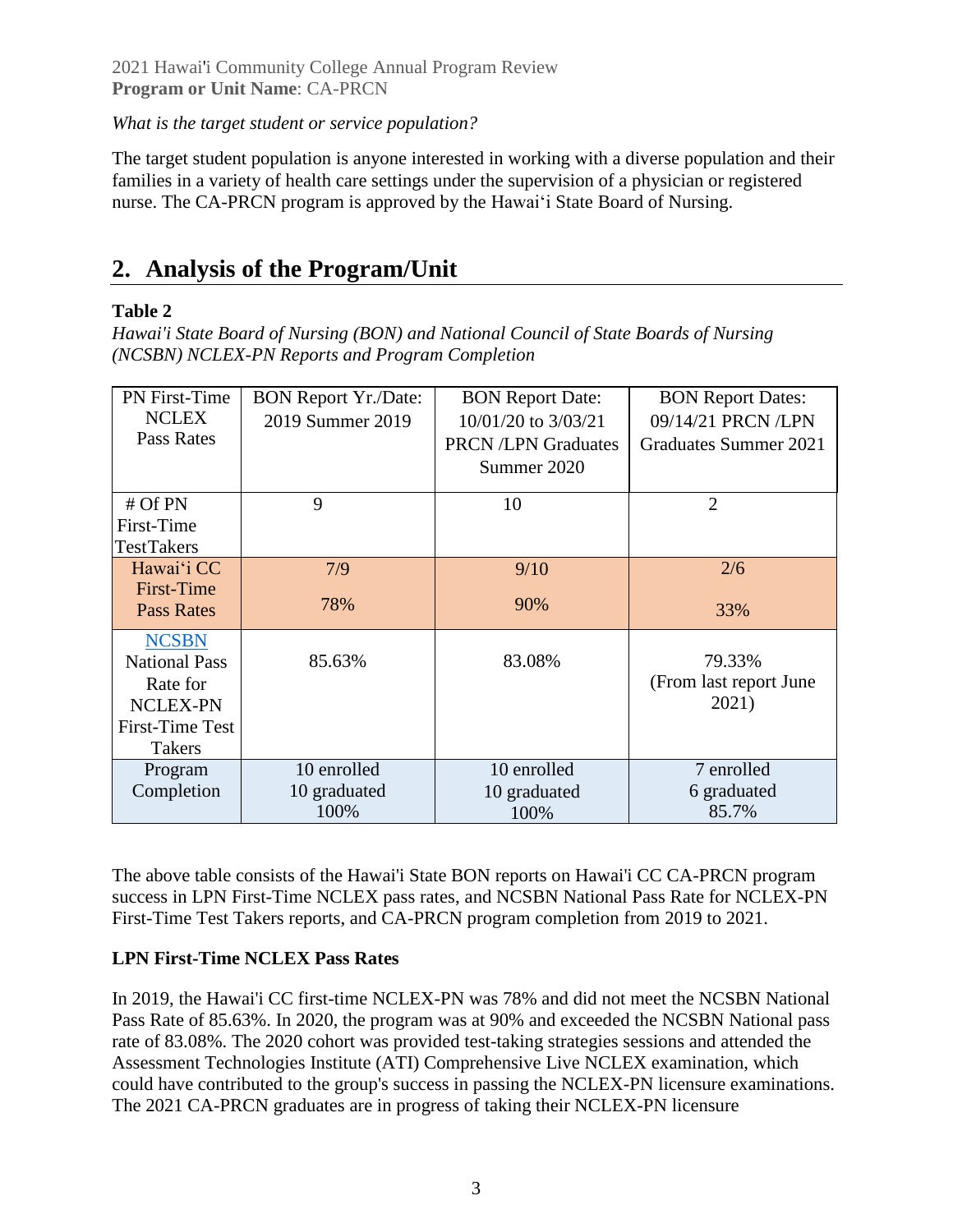examination. To date, two (2) 2021 CA-PRCN graduates took their examinations and passed. The 33% Hawaiʻi CC first-time pass rate is preliminary data and will likely change.

## **Program Completion**

The above table includes the CA-PRCN program's completion reports collected by the program's nurse administrator. The program completion is calculated as the total number of students enrolled from the program's first semester to the total number of students who completed the CA-PRCN program. The program typically admits ten (10) students every fall semester. In 2019 and 2020, the program's completion was at 100%. In 2021, there were fewer CA-PRCN applicants, and the program started with only seven (7) students. The decreased number of CA-PRCN applicants could be attributed to the COVID-19 fear and challenges. Out of seven (7) students, only six (6) students completed the program.

a) *Discuss the Program's or Unit's strengths and areas to improve in terms of Demand, Efficiency, and Effectiveness based on an analysis of the program's Quantitative Indicators or comparable unit developed measures or program-developed metrics from the previous three years or the full period covered in this Review if more than three years. Include a discussion of relevant historical-trend data on key measures (i.e., last three or more years).*

## **Table 3**

*University of Hawaiʻi Community College (UHCC) Annual Reports of Program Data (ARPD) 2019-2021*

| <b>2019 ARPD</b> | <b>2020 ARPD</b> | 2021<br><b>ARPD</b> |
|------------------|------------------|---------------------|
|------------------|------------------|---------------------|

The above table provides URLs and links to 2019, 2020 and 2021 ARPD.

#### **Table 4**

*ARPD Health indicators*

| <b>Health and Indicators</b>    | <b>2019 ARPD</b> | <b>2020 ARPD</b> | <b>2021 ARPD</b> |
|---------------------------------|------------------|------------------|------------------|
| <b>Overall Program Health</b>   | Healthy          | Healthy          | Healthy          |
| Demand Indicators               | Healthy          | Healthy          | Healthy          |
| <b>Efficiency Indicators</b>    | Healthy          | Progressing      | Progressing      |
| <b>Effectiveness Indicators</b> | Progressing      | Healthy          | Healthy          |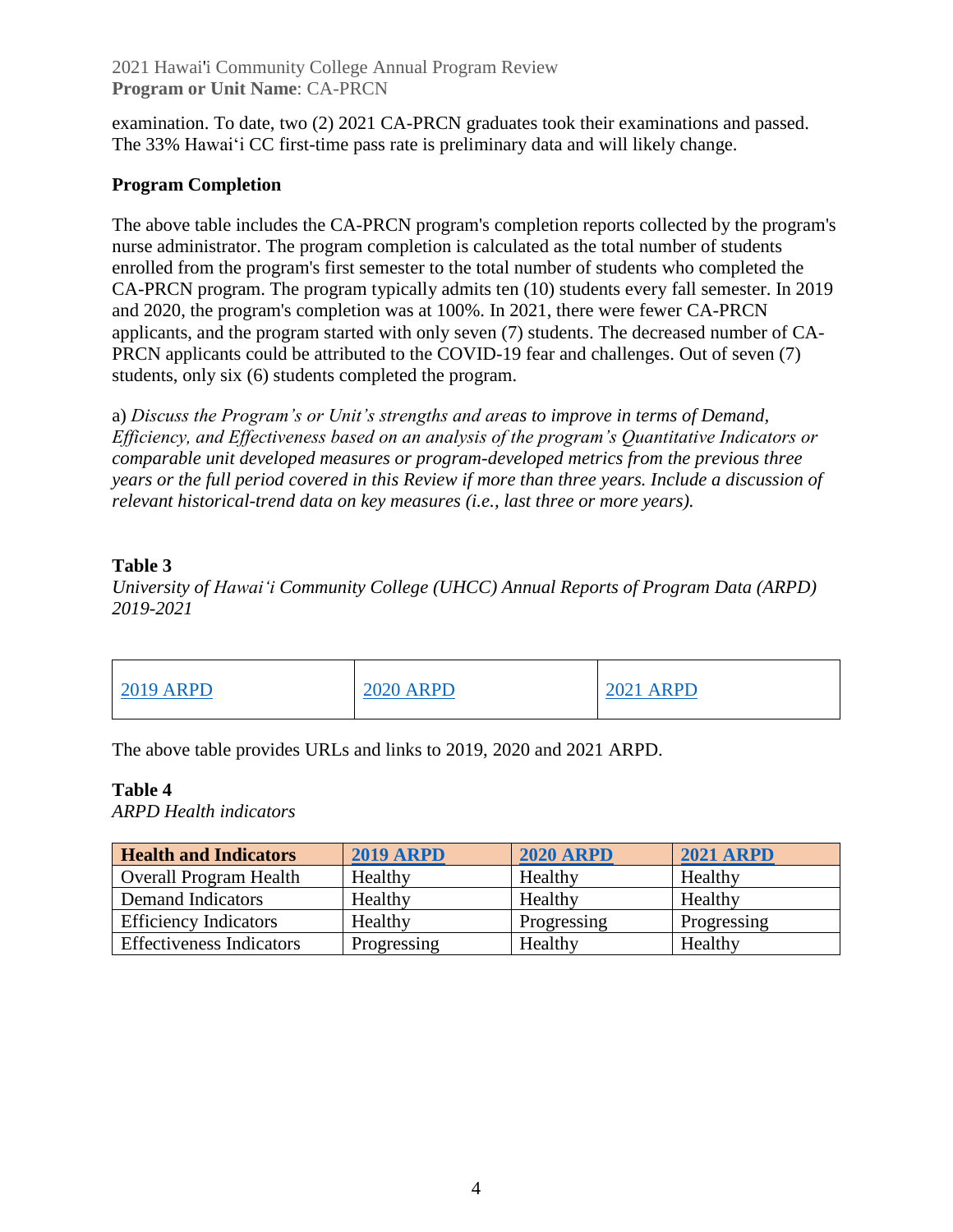#### **Annual Reports of Program Data**

### **Figure 1**

*Below is the Hawaiʻi CC CA-PRCN 2021 Quantitative Indicators.*



#### *Strengths*

According to the [2021 ARPD Data for CA-PRCN,](https://uhcc.hawaii.edu/varpd/index.php?y=2021&c=HAW&t=CTE&p=2329) the overall program health is "Healthy." The Hawai'i State job market trends for LPNs are projected to increase. It was reported there were 1,118 job openings in 2019, a decrease of need in 2020 to only 968 job openings, and this year it was estimated 1,026 job openings for an LPN. Salaries for LPNs in Hawai'i State average \$54,163, above the national average of \$50,086.

#### **Figure 2**

|  | Demand Indicators: Healthy |  |
|--|----------------------------|--|
|--|----------------------------|--|

| #     | <b>Demand Indicators</b>                                                                                  | $2018 - 19$ | $2019 - 20$ | $2020 - 21$ | <b>Demand Health</b> |
|-------|-----------------------------------------------------------------------------------------------------------|-------------|-------------|-------------|----------------------|
| 1.    | New & Replacement Positions (State)                                                                       | 101         | 97          | 140         |                      |
| $2.*$ | New & Replacement Positions (County Prorated)                                                             | 16          | 14          | 21          |                      |
| 3.    | Number of Majors                                                                                          | 14          | 10          |             |                      |
| 3a.   | Number of Majors Native Hawaiian                                                                          | 5           | 2           |             |                      |
| 3b.   | Fall Full-Time                                                                                            | 6%          | 100%        | 100%        |                      |
| 3с.   | Fall Part-Time                                                                                            | 94%         | 0%          | 0%          |                      |
| 3d.   | Fall Part-Time who are Full-Time in System                                                                | 0%          | 0%          | 0%          |                      |
| 3e.   | Spring Full-Time                                                                                          | 17%         | 0%          | 0%          | <b>Healthy</b>       |
| 3f.   | Spring Part-Time                                                                                          | 83%         | 100%        | 100%        |                      |
| 3g.   | Spring Part-Time who are Full-Time in System                                                              | 0%          | 0%          | 0%          |                      |
| 4.    | SSH Program Majors in Program Classes                                                                     | 199         | 200         | 140         |                      |
| 5.    | SSH Non-Majors in Program Classes                                                                         | 171         | 162         | 60          |                      |
| 6.    | SSH in All Program Classes                                                                                | 370         | 362         | 200         |                      |
| 7.    | FTE Enrollment in Program Classes                                                                         | 12          | 12          |             |                      |
| 8.    | Total Number of Classes Taught<br>MOTE: Mail 0. Deviation of John Countries (Albert Moter Mother delight) | 9           | 8           | 4           |                      |

NOTE: New & Replacement jobs updated (View Methodology).

Demand indicators for three years are Healthy. All indications seem to point to the high demand for highly skilled CA-PRCN/LPN graduates. The replacement position numbers are twenty-one. However, the concern with the LPN program continues. Most, if not all that apply, seek the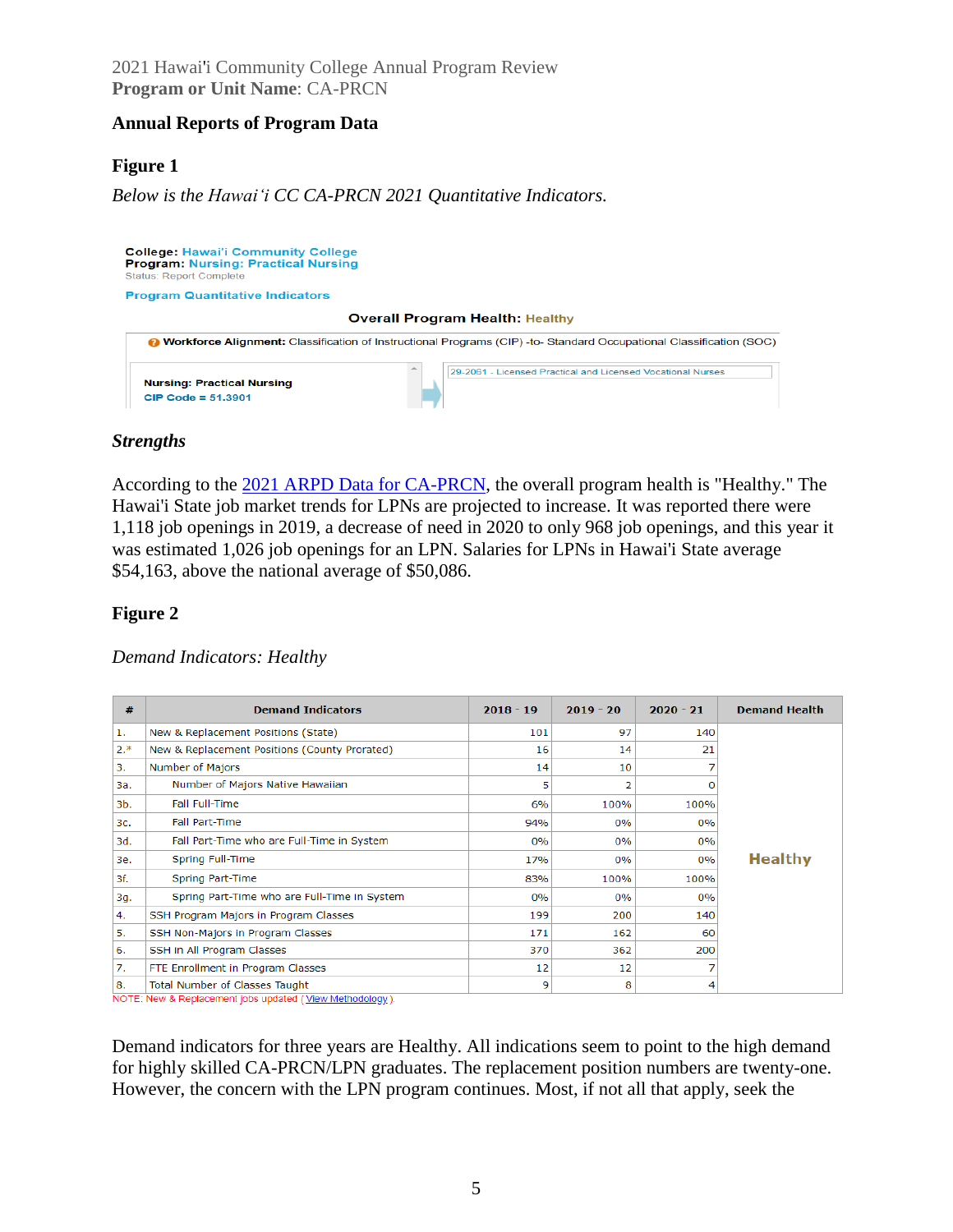Associate of Science in Nursing (ASN) or/and Bachelor of Science in Nursing (BSN) programs. Students apply for the LPN program to make the first step toward becoming a Registered Nurse by entering an ASN or BSN program. For the Fall 2020 application cycle (2021/0721 Cohort), only four (4) applicants out of 112 were applying only to the CA-PRCN program.

# *Figure 3*

### *Effectiveness Indicators: Healthy*

| #                 | <b>Effectiveness Indicators</b>                | $2018 - 19$ | $2019 - 20$ | $2020 - 21$ | <b>Effectiveness Health</b> |
|-------------------|------------------------------------------------|-------------|-------------|-------------|-----------------------------|
| 17.               | Successful Completion (Equivalent C or Higher) | 82%         | 77%         | 97%         |                             |
| 18.               | Withdrawals (Grade = $W$ )                     | 7           | 13          |             |                             |
| $19.*$            | Persistence Fall to Spring                     | 69%         | 100%        | 100%        |                             |
| 19a.              | Persistence Fall to Fall                       | 6%          | 0%          | 0%          |                             |
| $20.*$            | Unduplicated Degrees/Certificates Awarded      | 9           | 10          | 10          |                             |
| 20a.              | Degrees Awarded                                | $\mathbf 0$ | o           |             |                             |
| 20 <sub>b</sub> . | Certificates of Achievement Awarded            | 9           | 10          | 10          | <b>Healthy</b>              |
| 20c.              | Advanced Professional Certificates Awarded     | $\circ$     | o           |             |                             |
| 20d.              | Other Certificates Awarded                     | $\Omega$    | o           | n           |                             |
| 21.               | External Licensing Exams Passed 1              |             |             |             |                             |
| 22.               | Transfers to UH 4-yr                           | 4           | o           |             |                             |
| 22a.              | Transfers with credential from program         | 3           | 0           |             |                             |
| $22b$ .           | Transfers without credential from program      | 1           | o           | 2           |                             |
| $\sim$            |                                                |             |             |             |                             |

<sup>1</sup> Campus to include in program analysis if applicable.

Effectiveness Indicators for two years are Healthy. The successful completion is 97% for 2020- 21. In the 2020 annual report, it was reported that there were 13 withdrawals. The data was incorrect, and the CA-PRCN/LPN in 2020 did not have any students withdraw from the program.

#### *Weakness*

#### **Figure 4**

| Efficiency Indicators: Progressing |  |
|------------------------------------|--|
|                                    |  |

| #      | <b>Efficiency Indicators</b>         | $2018 - 19$ | $2019 - 20$ | $2020 - 21$ | <b>Efficiency Health</b> |
|--------|--------------------------------------|-------------|-------------|-------------|--------------------------|
| 9.     | Average Class Size                   | 17          | 18          | ۹           |                          |
| $10.*$ | <b>Fill Rate</b>                     | 90.6%       | 94.7%       | 91.9%       |                          |
| 11.    | FTE BOR Appointed Faculty            |             |             |             |                          |
| $12.*$ | Majors to FTE BOR Appointed Faculty  |             |             |             |                          |
| 13.    | Majors to Analytic FTE Faculty       | 14          | 10          |             |                          |
| 13a.   | <b>Analytic FTE Faculty</b>          |             |             |             |                          |
| 14.    | Overall Program Expenditures         | \$524,316   | \$542,181   | \$607,899   | <b>Progressing</b>       |
| 14a.   | General Funded Budget Allocation     | \$499,533   | \$518,036   | \$569,420   |                          |
| 14b.   | Special/Federal Budget Allocation    | $\circ$     | $\Omega$    | \$23,274    |                          |
| 14c.   | <b>Tuition and Fees</b>              | \$24,783    | \$24,145    | \$15,205    |                          |
| 15.    | Cost per SSH                         |             |             |             |                          |
| 16.    | Number of Low-Enrolled (<10) Classes | 2           | $\Omega$    |             |                          |

The Efficiency Indicators were healthy in 2019 and 2020 and progressing in 2021. The average CA-PRCN/LPN class size is ten (10) students. However, we had only seven (7) students who enrolled in the CA-PRCN Fall 2020.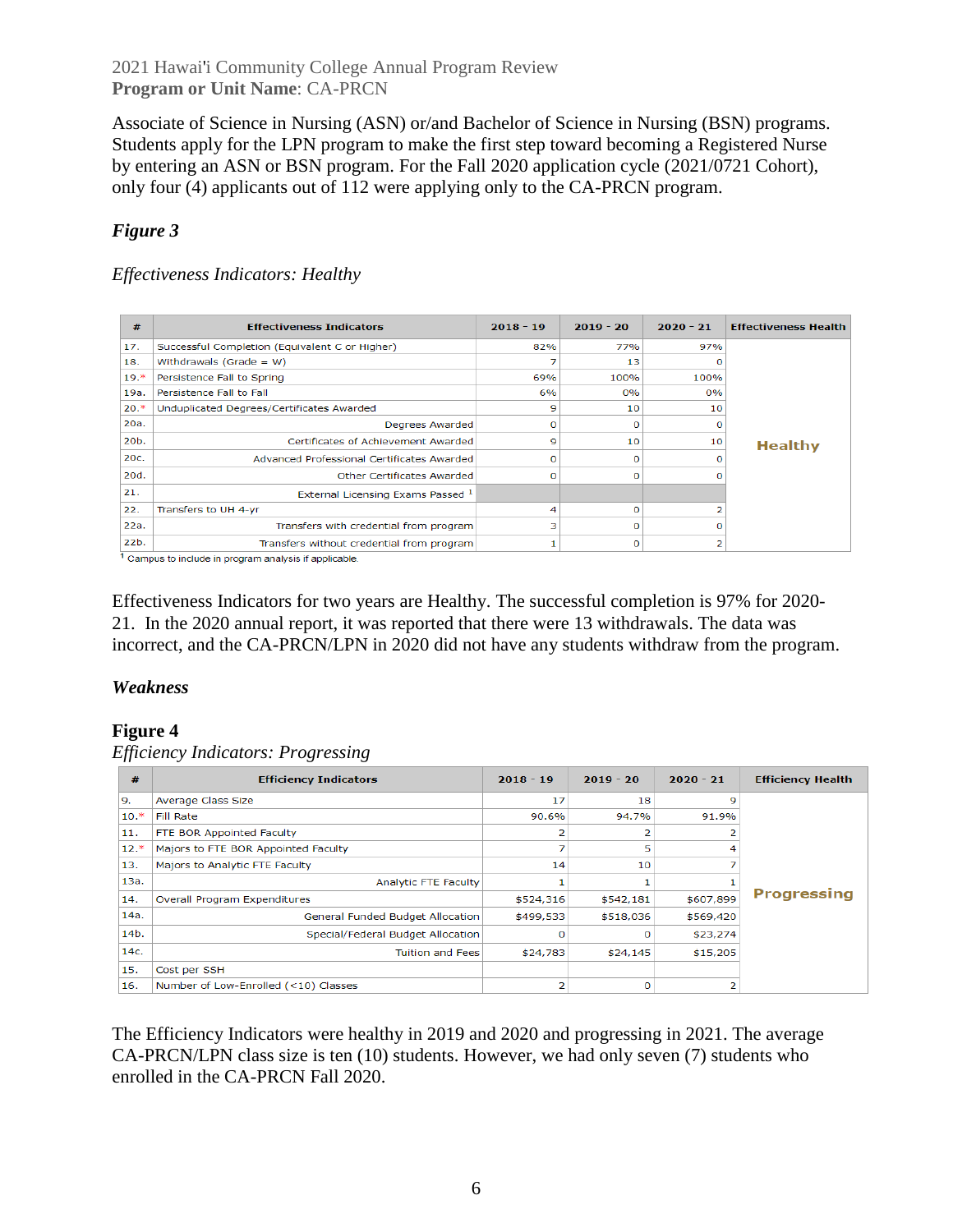There is only one (1) FTE BOR Appointed Faculty (9 months) to teach Fall and Spring semesters. The summer semester was taught by a shared (faculty who teaches in the CA-PRCN/LPN and ASN program) FTE BOR 11 months Appointed Faculty, who serves as the Division Chair for the program. The fill rate decreased to 91.9% from 94.7%.

A career ladder-type pathway was not created as reported from the last annual report due to many changes and challenges the program faced. Among these changes and challenges were faculty shortage (due to faculty resignations, retirements, and University of Hawai'i System "hiring freeze"), changes in teaching modality (hybrid teaching where some were conducted through Zoom and most were face-to-face instruction), and the COVID-19 pandemic challenges.

### *CTE programs must include an analysis of Perkins Core indicators for which the program did not meet the performance level in the year of this Review.*

The program did not meet the Perkins Indicators of nontraditional participation/completion. The number of men in nursing varies from cohort to cohort. We do not choose applicants based on gender. We continue to recruit in career fairs at local high schools.

*Discuss significant program or unit actions and activities over the year of this Review. Include new certificate(s), stop outs, gain/loss of position(s), organizational changes, changes in unit operations or responsibilities, etc. Include a discussion of external factors affecting the program or unit.*

#### *Significant program or unit actions and activities over the year of this Review*

The CA-PCRN/LPN program is paused, and the nursing division did not admit students for the Fall 2021 application cycle, as previously planned. The division was unable to increase enrollment into the ASN program since we still have a faculty shortage. Two (2) out of five (5) nursing positions were allocated into other programs. Increasing the number of students in our program is also inappropriate due to restrictions and limitations of students' presence in healthcare agencies. The current faculty shortage will not allow us to continue working on a curriculum modification that will accommodate a "career ladder" type of scaffolding.

#### *Data from Assessment Technologies Institute (ATI) Comprehensive Predictors*

ATI offers many tools that nursing programs use to predict student success. The ATI assessment tools help students and nursing schools determine the area of focus for students to pass the NCLEX-RN and PN. ATI is used in our program to predict the probability of passing NCLEX-PN for the first attempt.

**Goal:** Student to score 90% or higher predicted probability of passing NCLEX-PN on the First Attempt.

Comprehensive Predictor (CP) Results in 2021 (0721) PN cohort (n=6):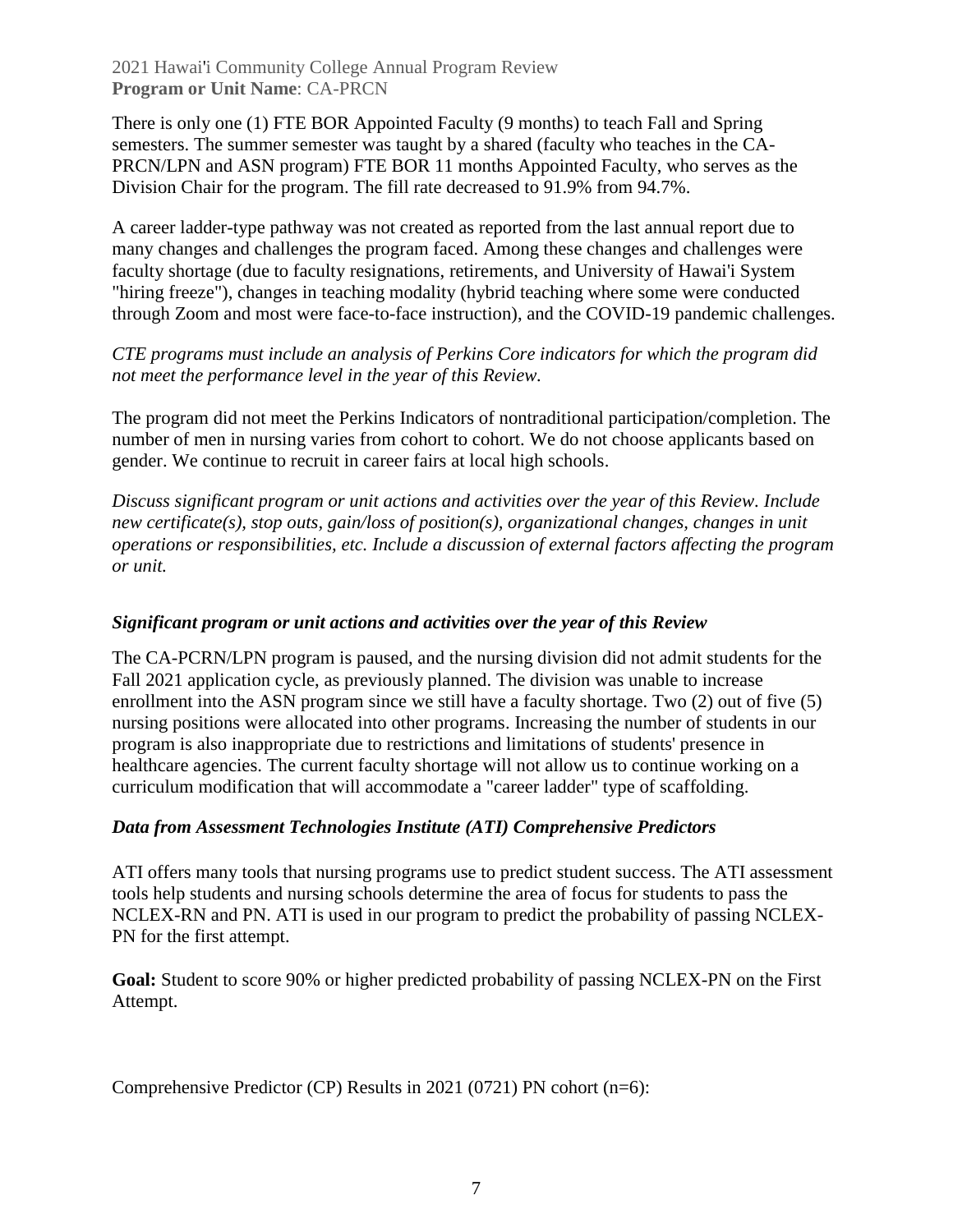> Three (3) students scored 90% predicted probability of passing NCLEX-PN. Therefore 50% met the benchmark, which is the same as last year's predictor assessment.

CP Results in 2020 (0720) PN cohort (n=10):

Five (5) students scored 90% predicted probability of passing NCLEX-PN. So, 50% at the benchmark.

CP for 2019 (0719) cohort (n=10):

Three (3) students scored 90% predicted probability of passing NCLEX-PN. So, 30% at the benchmark.

The CA-PRCN program has not met the goal of 90%. Faculty continue to find ways to reach 90% or higher predicted probability of passing NCLEX-PN on the First Attempt. The expectations of 90% and above probability might be too high.

# **3. Program Learning Outcomes (PLO) or Unit/Service Outcomes**

*a) List of the nursing LPN program's PLOs and their alignment to the College's Institutional Learning Outcomes (ILOs).*

PRCN PLO 1: Retrieve, integrate and apply relevant and reliable information, concepts from multipledisciplines and standards of nursing as the basis for evidence-based nursing care.

Linked Institution Outcomes

ILO2: Utilize critical thinking to solve problems and make informed decisions. ILO3: Apply knowledge and skills to make contributions to community that are respectful of the indigenous people and culture of Hawai'i island, as well as other cultures of the world.

ILO4: Utilize quality comprehensive services and resources in the on-going pursuit of educational and career excellence.

ILO6: Contribute to sustainable environmental practices for personal and community well-being.

PRCN PLO 2: Use the nursing process as a framework for critical thinking to assess, plan, prioritize, implement, and evaluate safe and effective nursing care for those who have predictable nursing needs.

Linked Institution Outcomes

ILO2: Utilize critical thinking to solve problems and make informed decisions. ILO3: Apply knowledge and skills to make contributions to community that are respectful of the indigenous people and culture of Hawai'i island, as well as other cultures of the world.

ILO4: Utilize quality comprehensive services and resources in the on-going pursuit of educational and career excellence.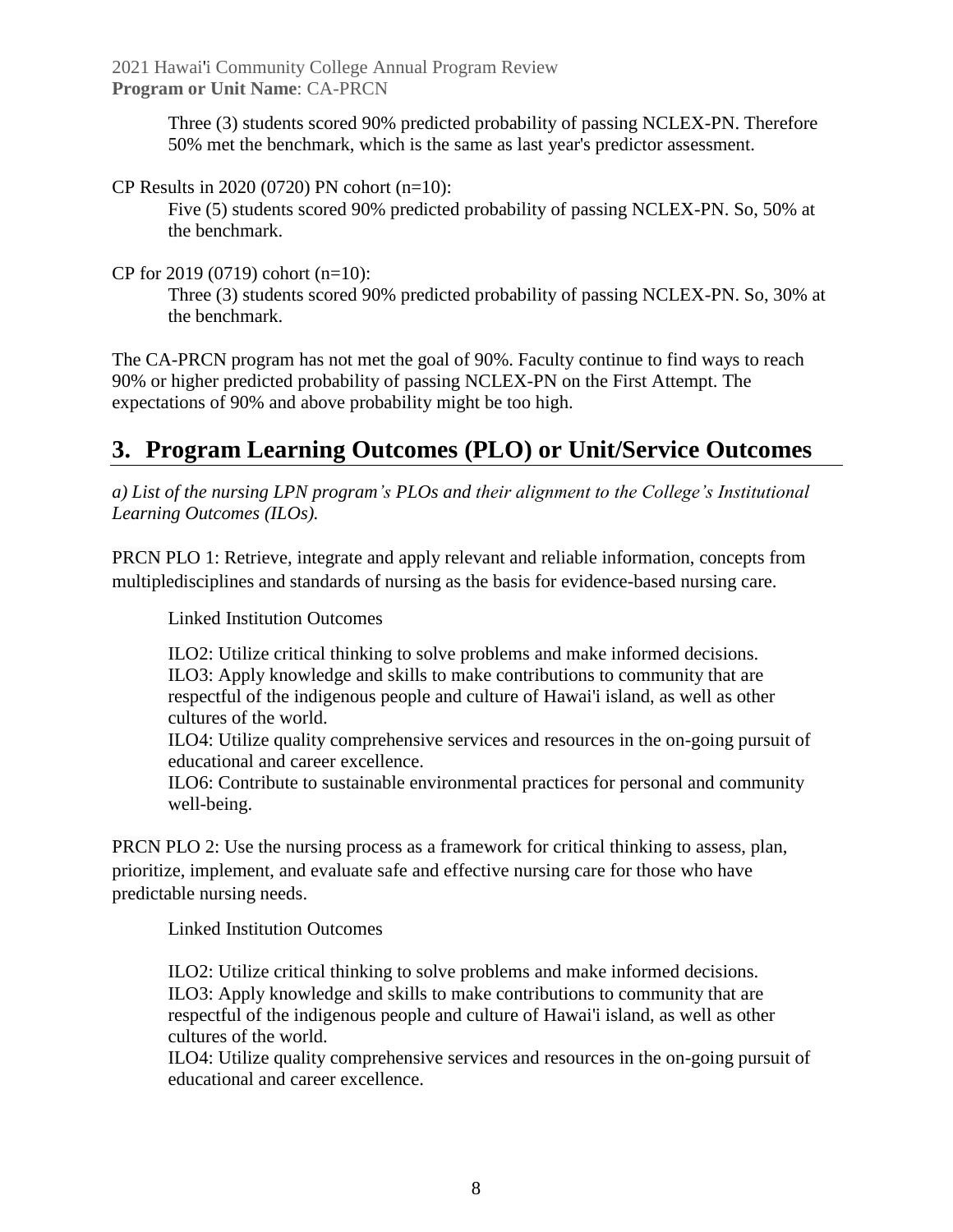> ILO6: Contribute to sustainable environmental practices for personal and community well-being.

PRCN PLO 3: Demonstrate compassion and caring by developing and maintaining therapeutic relationships based upon mutuality and respect for the health and healing practices, beliefs,and values of the individual and community.

Linked Institution Outcomes

ILO1: Communicate effectively in a variety of situations.

ILO3: Apply knowledge and skills to make contributions to community that are respectful of the indigenous people and culture of Hawai'i island, as well as other cultures of the world.

ILO4: Utilize quality comprehensive services and resources in the on-going pursuit of educational and career excellence.

ILO5: Produce and perpetuate safe, healthy learning and professional environments that are respectful of social and individual diversity.

ILO6: Contribute to sustainable environmental practices for personal and community well-being.

PRCN PLO 4: Communicate and function as a member of a multidisciplinary health care team.

Linked Institution Outcomes

ILO1: Communicate effectively in a variety of situations.

ILO4: Utilize quality comprehensive services and resources in the on-going pursuit of educational and career excellence.

ILO5: Produce and perpetuate safe, healthy learning and professional environments that are respectful of social and individual diversity.

ILO6: Contribute to sustainable environmental practices for personal and community well-being.

PRCN PLO 5: Demonstrate the ability to plan and deliver effective health teaching as an integral partof promotion, maintenance and restoration of health, management of chronic conditions, and end of life care in structural settings.

Linked Institution Outcomes

ILO1: Communicate effectively in a variety of situations.

ILO2: Utilize critical thinking to solve problems and make informed decisions. ILO3: Apply knowledge and skills to make contributions to community that are respectful of the indigenous people and culture of Hawai'i island, as well as other cultures of the world.

ILO4: Utilize quality comprehensive services and resources in the on-going pursuit of educational and career excellence.

ILO5: Produce and perpetuate safe, healthy learning and professional environments that are respectful of social and individual diversity.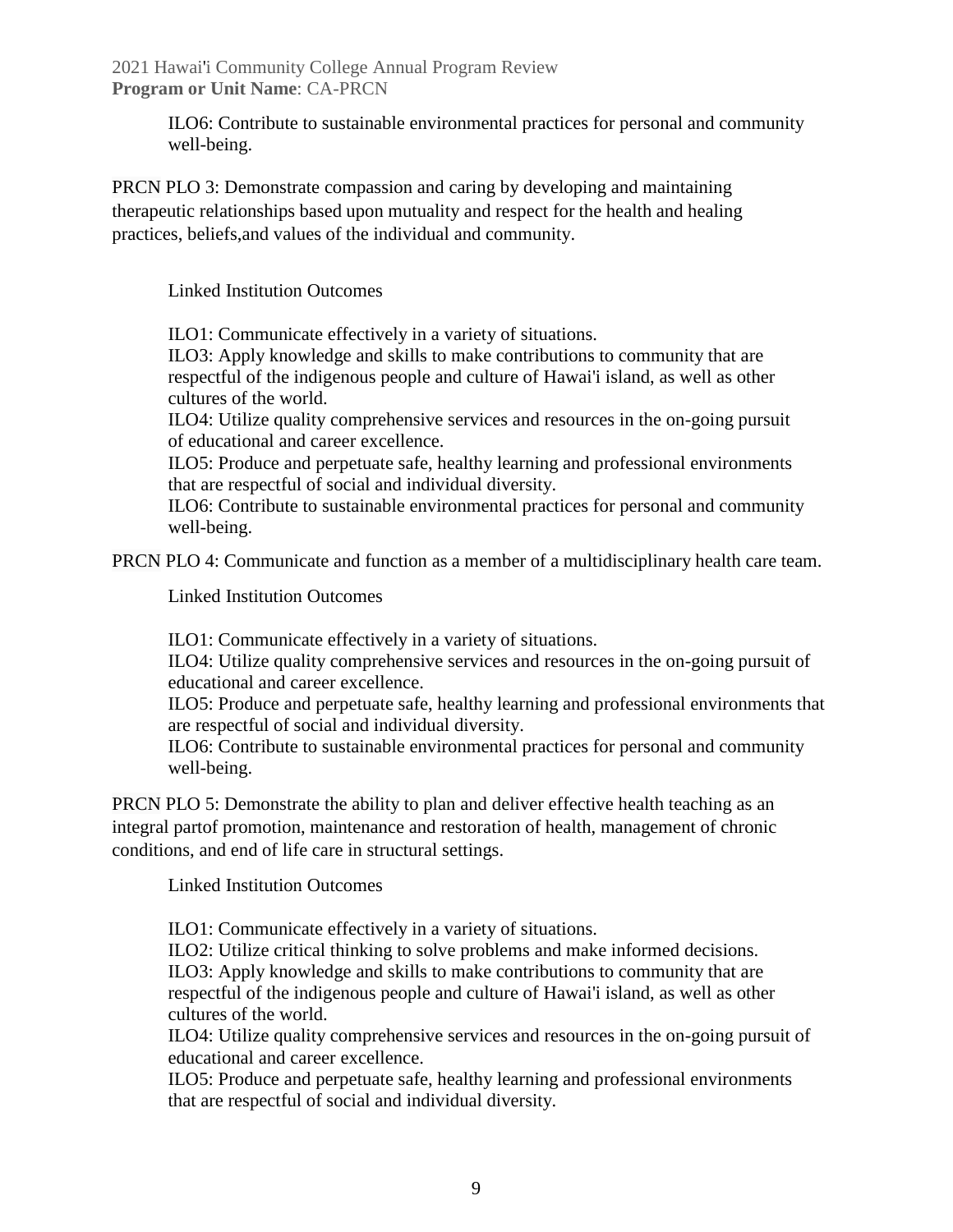> ILO6: Contribute to sustainable environmental practices for personal and community well-being.

PRCN PLO 6: Demonstrate professional behaviors and practice within the legal and ethical frameworkof licensed practical nursing.

Linked Institution Outcomes

ILO1: Communicate effectively in a variety of situations.

ILO2: Utilize critical thinking to solve problems and make informed decisions. ILO3: Apply knowledge and skills to make contributions to community that are respectful of the indigenous people and culture of Hawai'i island, as well as other cultures of the world.

ILO4: Utilize quality comprehensive services and resources in the on-going pursuit of educational and career excellence.

ILO5: Produce and perpetuate safe, healthy learning and professional environments that are respectful of social and individual diversity.

ILO6: Contribute to sustainable environmental practices for personal and community well-being.

PRCN PLO7: Utilize self-reflection to evaluate their nursing effectiveness and personal experiences for ongoing learning and growth.

Linked Institution Outcomes

ILO1: Communicate effectively in a variety of situations.

ILO2: Utilize critical thinking to solve problems and make informed decisions.

ILO3: Apply knowledge and skills to make contributions to community that are respectful of the indigenous people and culture of Hawai'i island, as well as other cultures of the world.

ILO4: Utilize quality comprehensive services and resources in the on-going pursuit of educational and career excellence.

*b). List of the PLOs that were assessed in the period of this review and courses that have been assessed in the period of this review.*

The CA-PCRN PLOs listed above were assessed annually. The courses that were assessed in the period of this review were Nurs 120 Practical Nursing I, Nurs 122 Practical Nursing II, Nurs 126 Child Health, and Nurs 128 Maternal Nursing. All courses Course Learning Outcomes (CLO's) are aligned to the program PLOs.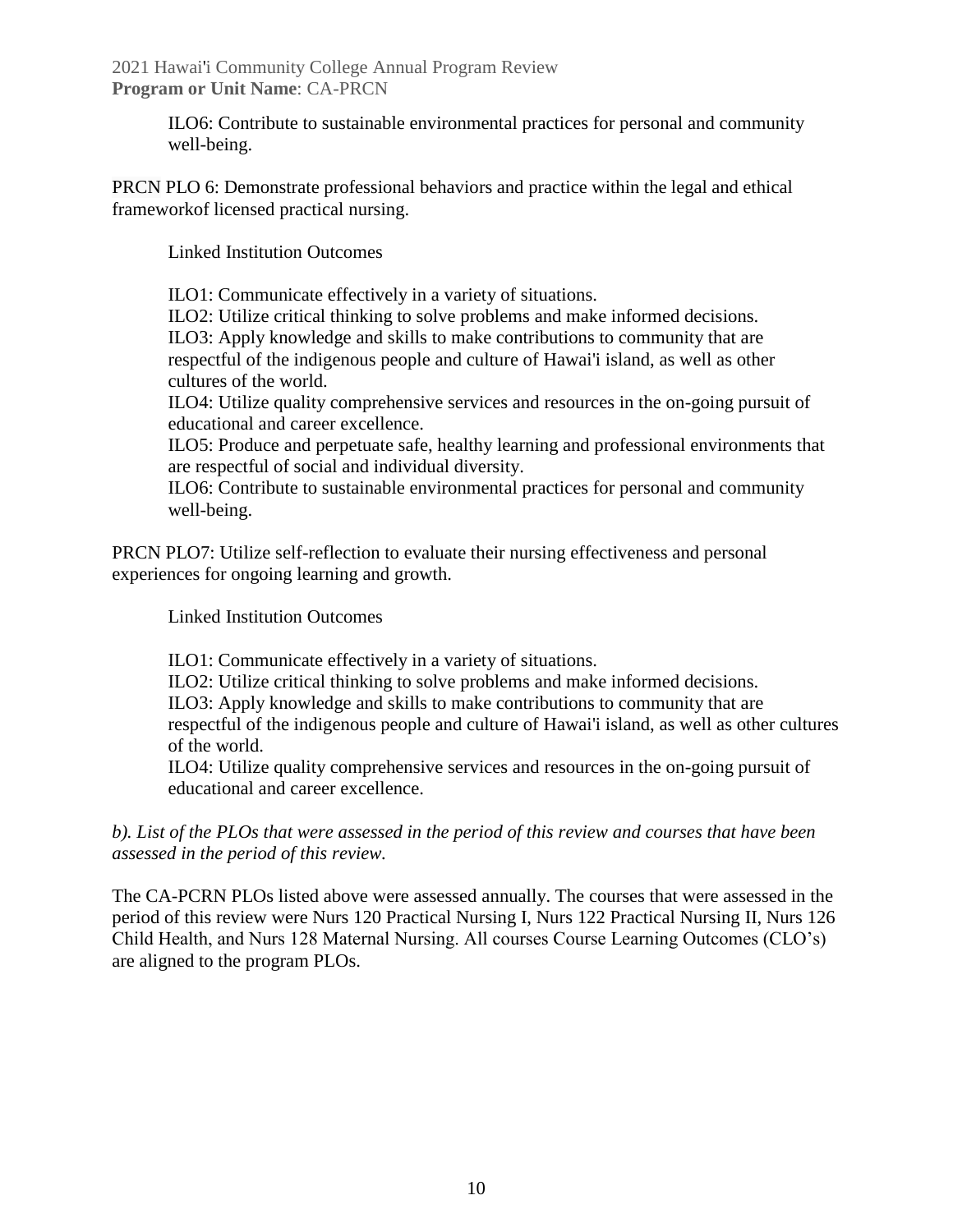The tables below illustrate how each course of the CA-PRCN program was aligned.

| <b>NURS 120 - PRACTICAL NURSING I</b><br>Course Learning Outcomes (CLOs)                                                                                                                                                                   | <b>CA-PRCN</b> Program<br>Outcomes (PLOs) |
|--------------------------------------------------------------------------------------------------------------------------------------------------------------------------------------------------------------------------------------------|-------------------------------------------|
| "CLO 1: Demonstrate the ability to carry out, accurately document, identify<br>and report significant nursing assessment findings and use nursing diagnoses<br>statements concerning adult clients they care for in the clinical setting." | PLOs $1, 2, 3, 4$                         |
| "CLO 2: Implement total basic nursing care at the licensure level to at least<br>one cooperative adult weekly in the clinical setting."                                                                                                    | PLOs $1, 2, 3, 4, 5, 6$                   |
| "CLO 3: Complete introspective self-reflections documenting their learning,<br>nursing care, and professional communication challenges weekly."                                                                                            | PLOs 1, 5, 6, 7                           |
| "CLO 4: Correctly identify issues encountered in clinical practice as either<br>legal or ethical and subsequently subtype the issue correctly."                                                                                            | PLO <sub>s</sub> 4, 6, 7                  |

| <b>NURS 122 - PRACTICAL NURSING II</b><br>Course Learning Outcomes (CLOs)                                                                                                                                                           | <b>CA-PRCN Program</b><br>Outcomes (PLOs) |
|-------------------------------------------------------------------------------------------------------------------------------------------------------------------------------------------------------------------------------------|-------------------------------------------|
| "CLO 1: The student will retrieve, integrate, apply and manage course<br>information and concepts from nursing and other disciplines to demonstrate a<br>basic understanding of adult medical/surgical health theory and practice." | PLO 1                                     |
| "CLO 2: The student will collect, analyze, plan, develop, prioritize, provide,<br>document and evaluate client-centered, effective and safe basic nursing care<br>for up to 6 to 8 adult clients with stable health conditions."    | PLO <sub>s</sub> 1, 2, 4, 5               |
| "CLO 3: The student will develop client-centered relationships with adult<br>clients which incorporates the client's point of view, cultural values, health<br>beliefs and healing practices."                                      | PLOs 1, 2, 3, 6                           |
| "CLO 4: The student will effectively communicate and collaborate as a<br>novice member of the health care team to ensure effective outcomes and<br>continuity of nursing care."                                                     | PLOs 1, 2, 3, 4, 5, 6                     |
| "CLO 5: The student will demonstrate professional behaviors and function as<br>a client advocate while practicing within the legal and ethical scope of a<br>Practical Nursing student."                                            | PLOs 1, 2, 3, 4, 5, 6,                    |
| "CLO 6: The student will utilize self-reflection to evaluate their own<br>attitudes, knowledge and skill comfort level to self-identify areas for<br>improvement to enhance nursing care effectiveness."                            | PLOs 1, 6, 7                              |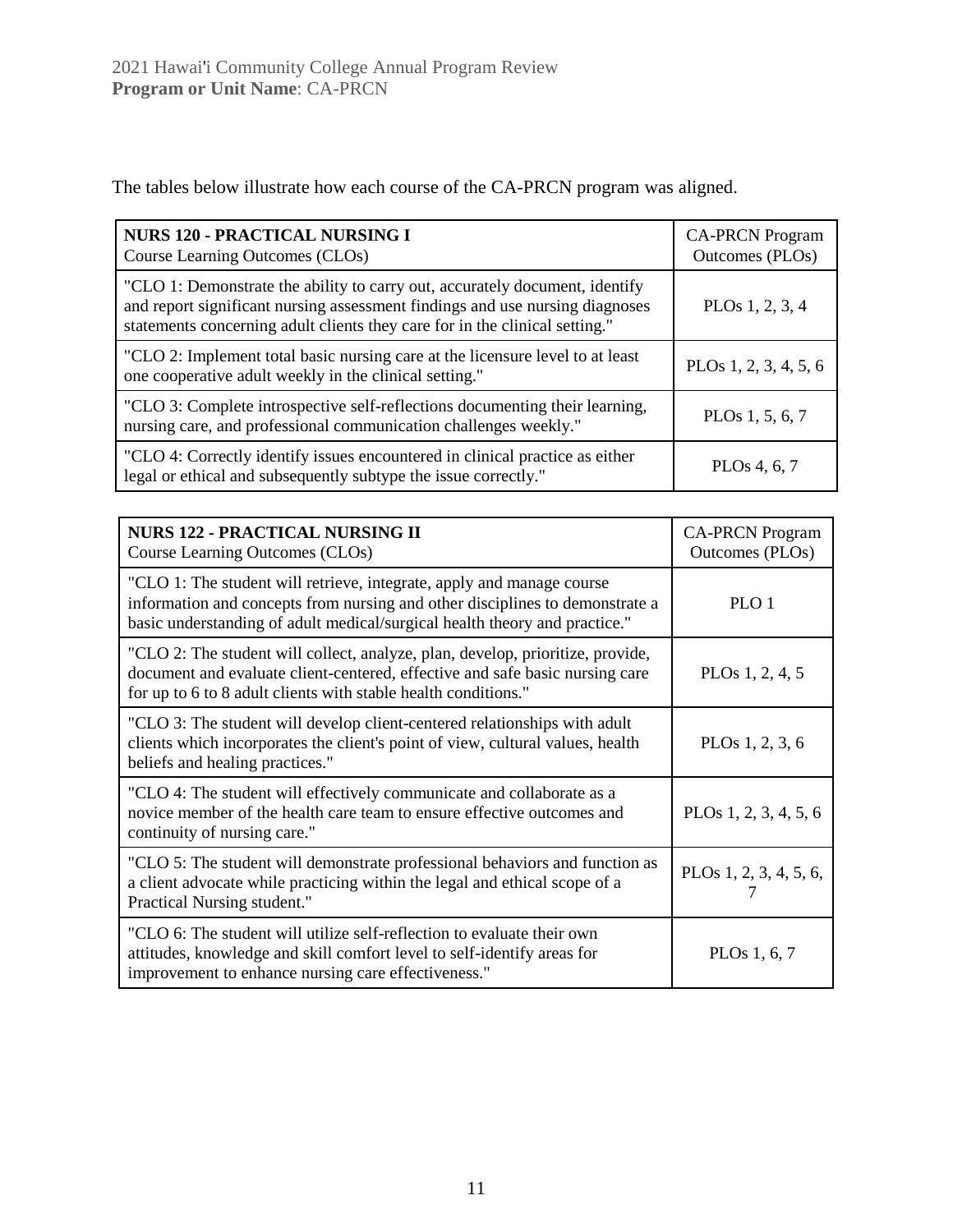| <b>NURS 126 - CHILD HEALTH</b><br>Course Learning Outcomes (CLOs)                                                                                                                                                                                                                      | <b>CA-PRCN</b> Program<br>Outcomes (PLOs) |
|----------------------------------------------------------------------------------------------------------------------------------------------------------------------------------------------------------------------------------------------------------------------------------------|-------------------------------------------|
| "CLO 1: The student retrieves, integrates and applies relevant and reliable<br>information, concepts and standards of nursing as the basis for evidence-<br>based nursing care of children and families."                                                                              | PLO <sub>1</sub>                          |
| "CLO 2: The student uses the nursing process as a framework for critical<br>thinking to assess, plan, prioritize, implement, and evaluate safe and<br>effective nursing care for children and families with predictable nursing<br>needs."                                             | PLOs 2, 5, 6                              |
| "CLO 3: The student demonstrates compassion and caring by developing<br>and maintaining therapeutic relationships with children and families based<br>upon mutuality and respect for the health and healing practices, beliefs and<br>values of the individual, family and community." | PLO <sub>s</sub> 3, 4, 7                  |
| "CLO 4: The student communicates clearly and functions effectively as a<br>member of a multidisciplinary health care team."                                                                                                                                                            | PLOs $4, 6$                               |
| "CLO 5: The student demonstrates the ability to plan and deliver effective<br>health education in predictable situations as an integral part of promotion,<br>maintenance, and restoration of health, management of chronic conditions,<br>and end of life care."                      | PLOs $5, 6$                               |
| "CLO 6: The student demonstrates professional behaviors and practice<br>within the legal and ethical framework of licensed practical nursing."                                                                                                                                         | PLO <sub>6</sub>                          |
| "CLO 7: The student uses self-reflection to evaluate personal experiences<br>and how they contribute to effective performance as a licensed practical<br>nurse."                                                                                                                       | PLOs $6, 7$                               |

| <b>NURS 128 - MATERNITY NURSING</b><br>Course Learning Outcomes (CLOs)                                                                                                                                                                                                                                  | <b>CA-PRCN</b> Program<br>Outcomes (PLOs) |
|---------------------------------------------------------------------------------------------------------------------------------------------------------------------------------------------------------------------------------------------------------------------------------------------------------|-------------------------------------------|
| "CLO 1: The student retrieves, integrates and applies relevant and reliable<br>information, concepts and standards of nursing as the basis for evidence-<br>based nursing care of maternal-newborn patients."                                                                                           | PLOs $1, 6$                               |
| "CLO 2: The student uses the nursing process as a framework for critical<br>thinking to assess, plan, prioritize, implement and evaluate safe and<br>effective nursing care to maternal-newborn patients with predictable<br>nursing needs."                                                            | PLO <sub>s</sub> 2, 5, 6                  |
| "CLO 3: The student demonstrates compassion and caring by developing<br>and maintaining therapeutic relationships with maternal-newborn patients<br>and families based upon mutuality and respect for the health and healing<br>practices, beliefs and values of the individual, family and community." | PLO <sub>s</sub> 3, 4, 7                  |
| "CLO 4: The student communicates clearly and functions effectively as a<br>member of a multidisciplinary health care team."                                                                                                                                                                             | PLOs 4, $6$                               |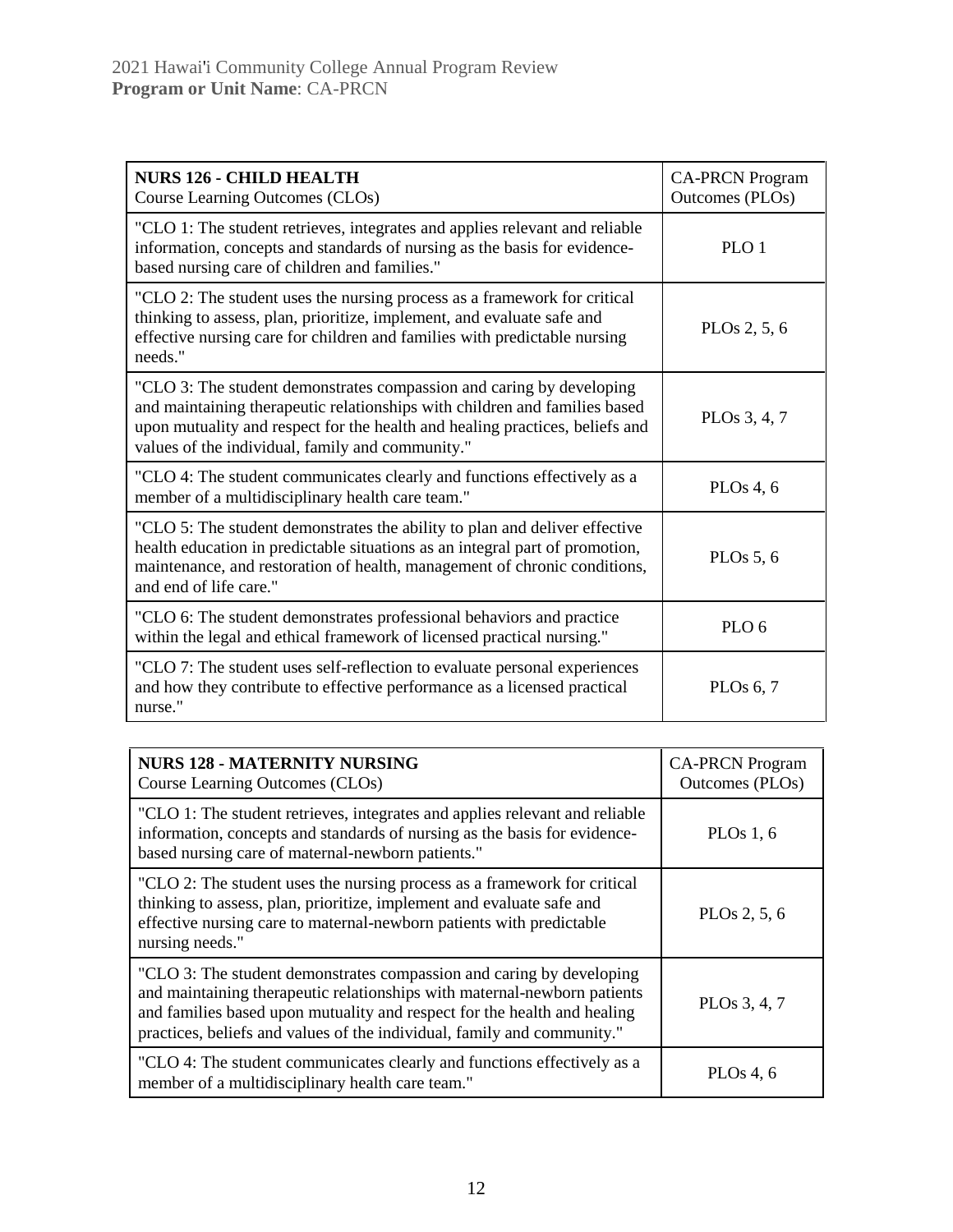| "CLO 5: The student demonstrates the ability to plan and deliver effective<br>health education in predictable situations as an integral part of promotion,<br>maintenance, and restoration of health, management of chronic conditions,<br>and end of life care." | PLOs $5, 6$ |
|-------------------------------------------------------------------------------------------------------------------------------------------------------------------------------------------------------------------------------------------------------------------|-------------|
| "CLO 6: The student demonstrates professional behaviors and practice<br>within the legal and ethical framework of licensed practical nursing."                                                                                                                    | PLO 6       |

*c) Assessment Results: Assessment Results: provide a detailed discussion of assessment results at the program (PLO) and course (CLO), or unit (UO), levels in the year of this Review. Provide an analysis of how these results reflect the strengths and challenges of the program or unit in meetings its Outcomes*

To assess end-of-program PLOs, we continue to use a combination of assessment results from the Assessment Technologies Institute (ATI) Content Mastery Series. This provides a detailed assessment of the individual disciplines within nursing (i.e., medical-surgical, pediatrics, obstetrics and etc.), allowing for an evaluation of not only whether the student meets the PLOs but is also prepared to take NLCEX-PN. This analysis demonstrates growth in some areas that needed development. It also shows an overall increased predicted probability of passing NCLEX-PN the first time.

Please see the attached detailed analysis from the program's systematic evaluation (SPE).

*d) Changes that were made as a result of the assessment are explained below. Discussions of changes made as a result of the analysis of assessment results, e.g., to curriculum, instruction, development of student learning opportunities, faculty professional development activities, assessment strategies, etc., are provided*.

The overall results of the 0721 CA-PRCN cohort showed a decrease in most of the criteria that were assessed in 2020. The outcomes support the division's decision to pause admission to this program for Fall 2021 due to the college budget deficit. In addition, it was also a response to the administration's call for a plan to help mitigate the deficit. The division did not create a career ladder type curriculum as planned. The program faced many challenges such as decreased faculty, hiring freeze, COVID-19 pandemic challenges, and restrictions such as healthcare agencies putting limitations on the number of students allowed in their facility.

The decrease of students' enrollment in the CA-PRCN program in Fall 2020, only seven (7) students registering in the program Fall 2020, and six (6) students completing the program in Summer 2021, provides evidence that pausing the program is the best strategy.

A change in curriculum is not currently possible due to decreased numbers of faculty and the hiring freeze. It requires considerable time, energy, and research to change and develop a curriculum.

The two (2) faculty who teach in the LPN program maintain required continuing education as mandated by Hawai'i State Board of Nursing (BON) and are active in participating in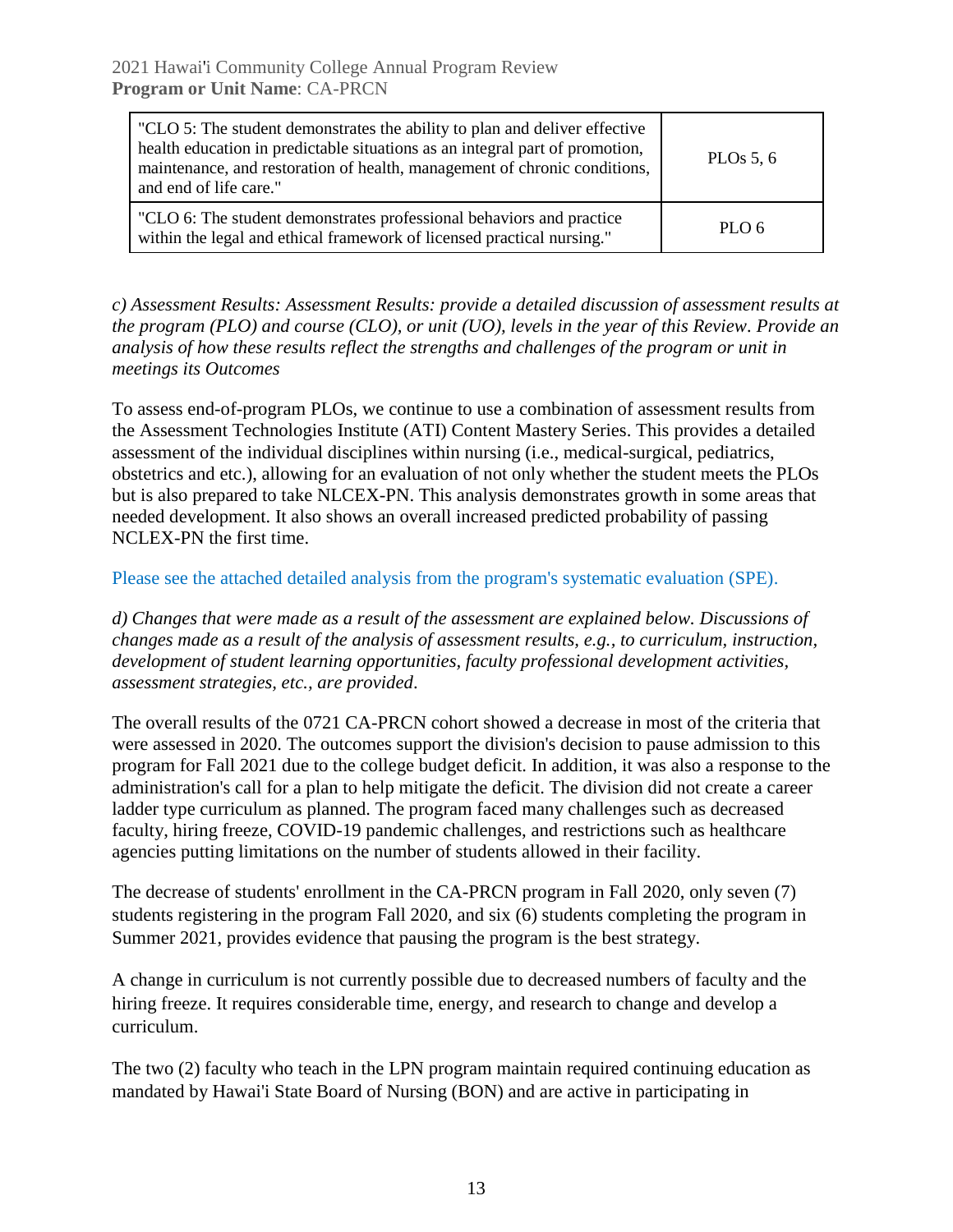professional development opportunities from Hawai'i Community College and the University of Hawai'i system.

# **4. Action Plan**

As described above, we believe this plan aligns with the College's mission and strategic plan in that the CA-PRCN program is not cost-effective, not a sustainable program, and unable to supply the LPN workforce. An in-depth analysis and discussion about planning for re-opening the CA-PRCN Program in the future will be conducted.

The division's goals are to:

- Stabilize our ASN program and assess the new ASN curriculum.
- Recruit and hire full-time faculty.
- Advocate to open the Nursing Laboratory Resource Coordinator position for Hilo/Manono nursing campus, recruit, and hire.
- Continue Kona/Pālamanui ASN Nursing program.
- Rest the CA-PRCN program for 1-2 years.
- Re-evaluate the need for LPN graduates in the community.

### **Analysis of Perkins Core indicators for which the program did not meet the performance level in the year of this Review.**

For Perkins core indicators, we continue to not meet the Core Indicator related to underrepresented student participation. For nursing, this would be men in nursing. Our admission procedures/policies are not gender specific. The number of male applicants varies from year to year. Typically, we have one to two males in the PRCN/LPN Program. We continue to promote "men in nursing" at career fairs and on our [Nursing and Allied Health website.](https://hawaii.hawaii.edu/nursing)

# **5. Resource Implications - \* ONE-TIME BUDGET REQUESTS ONLY \***

Detail any ONE-TIME resource requests that are not included in your regular program or unit operating "B" budget, including reallocation of existing resources (physical, human, financial). \*Note that CTE programs seeking future funding via UHCC System Perkins proposals must reference their ARPD Section 4. Action Plan and this ARPD Section 5. Resource Implications to be eligible for funding.

# **√ I am NOT requesting additional ONE-TIME resources for my program/unit.**

☐ **I AM requesting additional ONE-TIME resource(s) for my program/unit. Total number of items being requested: \_\_\_\_\_\_\_\_\_\_\_ (4 items max.)**